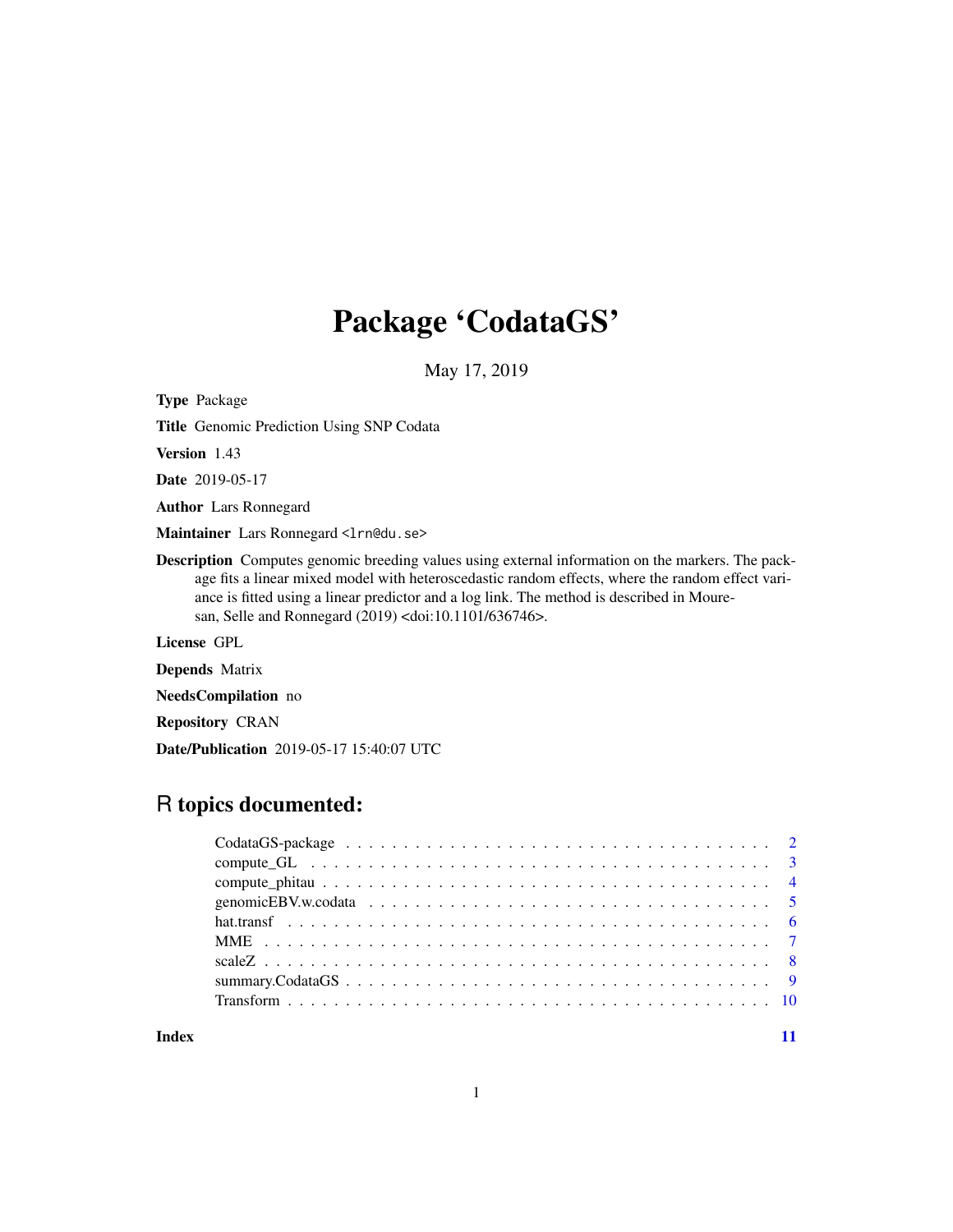<span id="page-1-0"></span>

Computes genomic breeding values using external information on the markers. The package fits a linear mixed model with heteroscedastic random effects, where the random effect variance is fitted using a linear predictor and a log link. The method is described in Mouresan, Selle and Ronnegard (2019) <doi:10.1101/636746>.

#### Details

The DESCRIPTION file:

| Package:             | CodataGS                                                                                              |
|----------------------|-------------------------------------------------------------------------------------------------------|
| Type:                | Package                                                                                               |
| Title:               | Genomic Prediction Using SNP Codata                                                                   |
| Version:             | 1.43                                                                                                  |
| Date:                | 2019-05-17                                                                                            |
| Author:              | Lars Ronnegard                                                                                        |
| Maintainer:          | Lars Ronnegard <lrn@du.se></lrn@du.se>                                                                |
| Description:         | Computes genomic breeding values using external information on the markers. The package fits a linear |
| License:             | GPL                                                                                                   |
| Depends:             | Matrix                                                                                                |
| NeedsCompilation: no |                                                                                                       |

Index of help topics:

| Computes models for the variance components |
|---------------------------------------------|
| Performs genomic prediction based on SNP    |
|                                             |
|                                             |
|                                             |
|                                             |

This package performs genomic prediction based on SNP codata. The main function is genomicEBV.w.codata.

#### Author(s)

Lars Ronnegard Maintainer: Lars Ronnegard <lrn@du.se>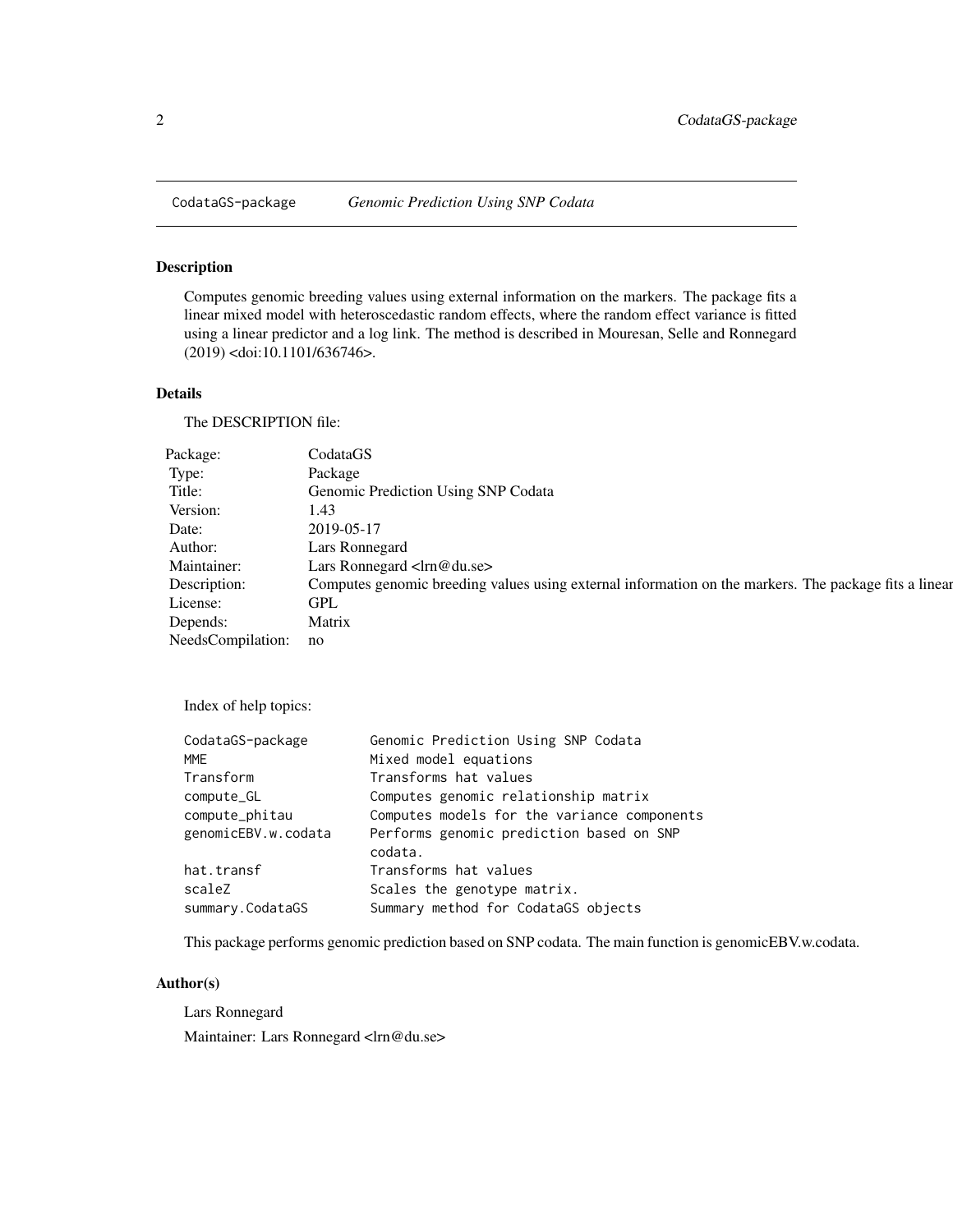<span id="page-2-0"></span>

This function computes the genomic relationship matrix, G, together with its matrix square root, L.

#### Usage

compute\_GL(Z, w)

#### Arguments

| Ź | Scaled matrix with genotype information |
|---|-----------------------------------------|
| w | weights                                 |

#### Value

|        | Square root matrix of G                                  |
|--------|----------------------------------------------------------|
| svdVec | Vectors in the Single Value Decomposition of G           |
| svdD   | Diagonal elements in the Single Value Decomposition of G |
| wZt    | weights times the transpose of Z                         |

#### Author(s)

Lars Ronnegard

```
set.seed(1234)
N <- 20 #Number of individuals
k <- 30 #Number of SNPs with all marker positions including a QTL
Z1 <- matrix(0, N, k )
Z2 <- matrix(0, N, k )
Z1[1:N, 1] <- rbinom(N, 1, 0.5) #Simulated phased SNP matrices
Z2[1:N, 1] <- rbinom(N, 1, 0.5)
LD.par <- 0.2 #A parameter to simulate LD. 0 gives full LD, and 0.5 no LD
for (j in 2:k) {
  Z1[1:N, j] <- abs( Z1[1:N, j-1] - rbinom(N, 1, LD.par) )
  Z2[1:N, j] \leq abs( Z2[1:N, j-1] - rbinom(N, 1, LDpar) )}
Z <- Z1 + Z2 #Genotypic SNP matrix
sim.res \leq compute_GL(Z, w = \text{rep}(1, k))
```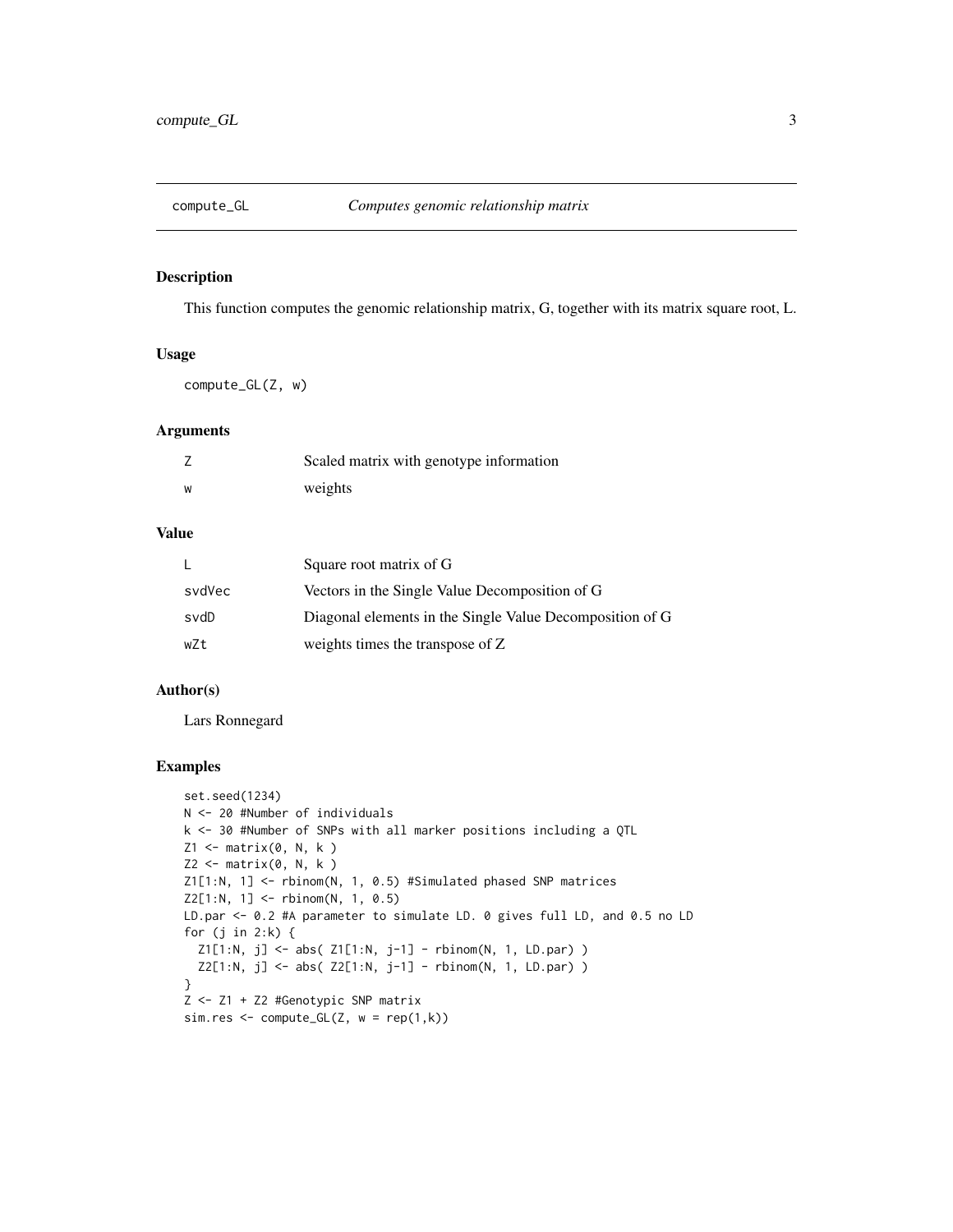<span id="page-3-0"></span>

This function computes the residual variance, the SNP variances and the linear predictor for the SNP variance model.

#### Usage

compute\_phitau(dev, hv, devu, hvu, X.rand.disp)

#### Arguments

| dev         | Deviance values                                                        |
|-------------|------------------------------------------------------------------------|
| hv          | Hat values for the observed response values                            |
| devu        | Deviance values computed for the random effects                        |
| hvu         | Hat values for the random effects                                      |
| X.rand.disp | Design matrix used in the linear predictor for the SNP variance model. |

#### Value

| var.e | Residual variance                                                      |
|-------|------------------------------------------------------------------------|
| phi   | Vector of SNP variances                                                |
| coef  | Fitted coefficients for the linear predictor in the SNP variance model |

#### Author(s)

Lars Ronnegard

```
set.seed(1234)
N <- 20 #Number of individuals
k <- 30 #Number of SNPs with all marker positions including a QTL
#Simulated deviances and hat values
dev <- rnorm(N)^2
hv <- runif(N, 0.1, 0.5)
devu <- rnorm(k)^2
hvu <- runif(k, 0.1, 0.85)
X.rand.disp <- matrix(1, k, 1)
sim.res <- compute_phitau(dev, hv, devu, hvu, X.rand.disp)
```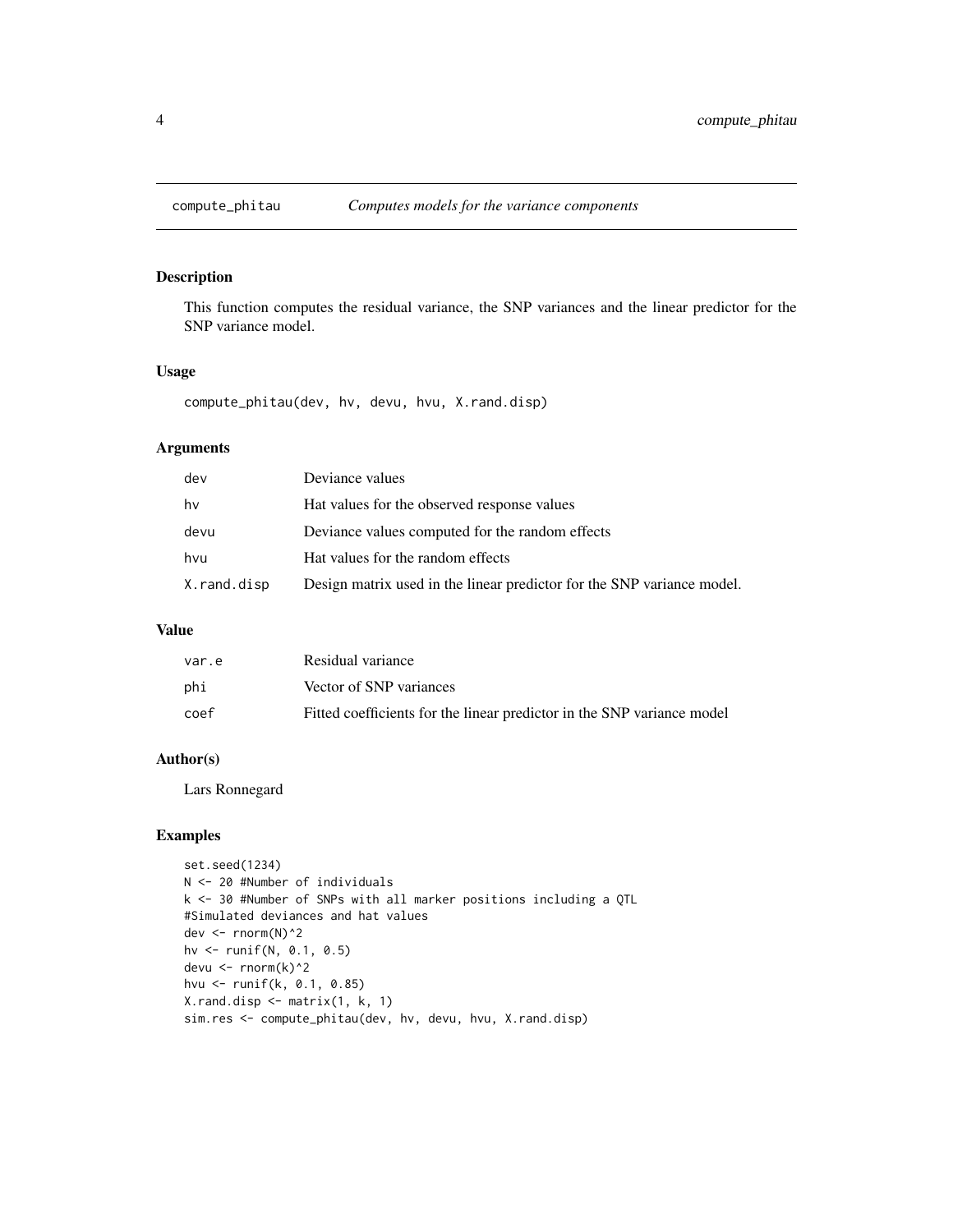<span id="page-4-0"></span>genomicEBV.w.codata *Performs genomic prediction based on SNP codata.*

#### Description

The main function of the package. The input includes response values, a design matrix for the fixed effects, a matrix with SNP genotype data and a design matrix for the SNP codata.

#### Usage

genomicEBV.w.codata(y, X, Z, X.SNPcodata, Z.test = NULL, max.iter = 100, conv.crit = 1e-5)

#### Arguments

| y           | Response values                                              |
|-------------|--------------------------------------------------------------|
| X           | Design matrix for the fixed effects                          |
|             | Genotype matrix with element values of 0, 1 or 2             |
| X.SNPcodata | Design matrix for the linear predictor of the SNP variances. |
| Z.test      | An optional genotype matrix for a test data set.             |
| max.iter    | The maximum number of iterations                             |
| conv.crit   | The value of the convergence criterion.                      |

#### Details

By specifying the matrix Z.test in the input, the function computes predicted genomic breeding values for an out-of-sample data set.

#### Value

| gEBV      | Genomic breeding values                                                  |
|-----------|--------------------------------------------------------------------------|
|           | predicted.gEBV Genomic breeding values based on the genotypes in Z. test |
| W         | Computed SNP weights                                                     |
| u         | Fitted SNP effects                                                       |
| beta      | Fitted fixed effects                                                     |
| disp.beta | Fitted coefficients in the linear predictor for the SNP variance model   |
| Converge  | Shows whether the algorithm has converged or not                         |
| iter      | The number of iterations used                                            |

#### Author(s)

Lars Ronnegard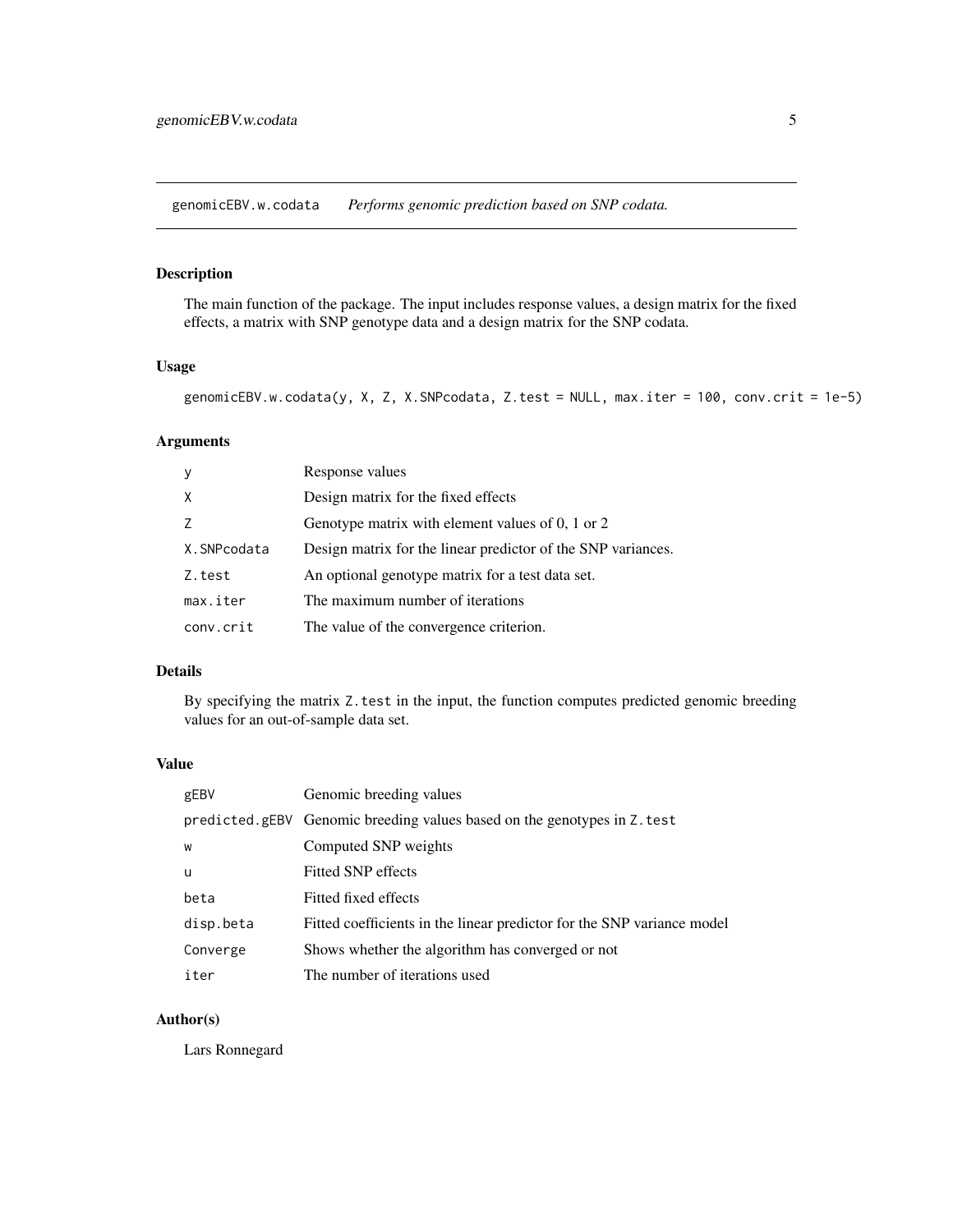#### Examples

```
#######
#Simulation part
set.seed(1234)
N <- 200 #Number of individuals
k <- 300 #Number of SNPs with all marker positions including a QTL
Z1 \leq - matrix(0, N, k)
Z2 \leq - matrix(0, N, k)
Z1[1:N, 1] <- rbinom(N, 1, 0.5) #Simulated phased SNP matrices
Z2[1:N, 1] <- rbinom(N, 1, 0.5)
LD.par <- 0.2 #A parameter to simulate LD. 0 gives full LD, and 0.5 no LD
for (j in 2:k) {
  Z1[1:N, j] <- abs( Z1[1:N, j-1] - rbinom(N, 1, LD.par) )
  Z2[1:N, j] \leq abs( Z2[1:N, j-1] - rbinom(N, 1, LD-par) )}
Z <- Z1 + Z2 #Genotypic SNP matrix
x1 \leq c (rep(1,k/2), rep(0,k/2)) #An indicator for the SNPs.
#The first k/2 SNPs and the last k/2 have different variances
#Simulate linear predictor for the random effect variance
lin.pred \le -0 + 2*x1X.snp <- model.matrix( ~ x1 ) #Corresponding design matrix
u <- rnorm(k, 0 , sqrt( exp(lin.pred) ))
#Took the square root here because it is the SD that is specified.
#and exp() because we are modelling a log link.
u.scaled <- u/as.numeric( sqrt( var( crossprod(t(Z), u) )) )
#Scaled by the variance of the breeding values
e <- rnorm(N) #A residual variance
mu < - \thetay \le - mu + crossprod(t(Z), u.scaled) + e
######
#Estimation part
mod1 <- genomicEBV.w.codata(y = as.numeric(y),
          X = matrix(1, N, 1), Z = Z, X.SNPcodata = X.snp)#To fit gBLUP just specify X.SNPcodata = matrix(1, k, 1)
cat("Correlation between true and estimated BV for the codata model:")
cat(cor(crossprod(t(Z),u.scaled), mod1$gEBV), "\n")
```
hat.transf *Transforms hat values*

#### **Description**

Transforms hat values between the SNP-BLUP model and the gBLUP model.

#### Usage

```
hat.transf(C22, transf, vc, k, N, w)
```
<span id="page-5-0"></span>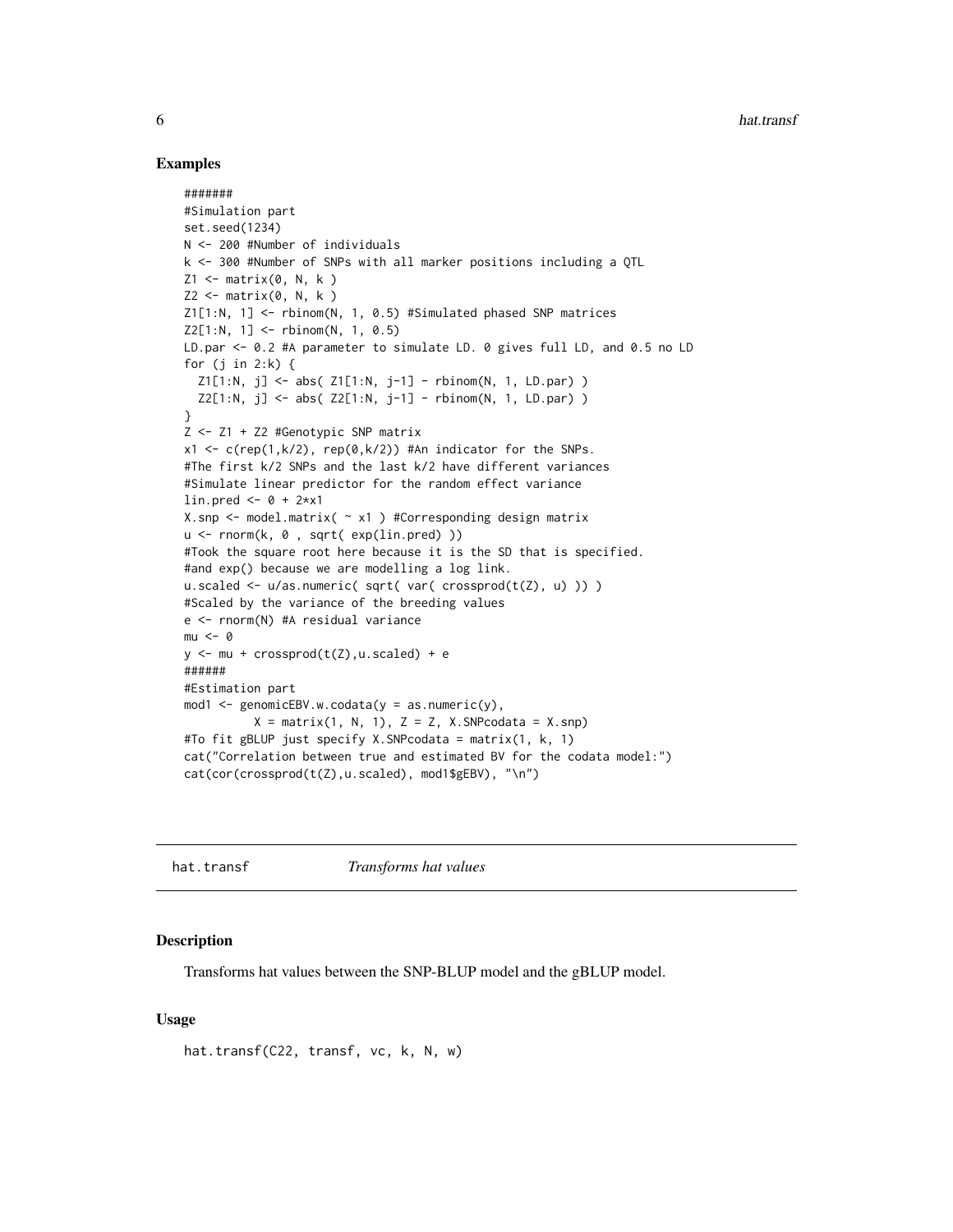#### <span id="page-6-0"></span> $MME$  7

#### Arguments

| C22    | Submatrix of the inverse of the LHS in the MME |
|--------|------------------------------------------------|
| transf | A transformation matrix.                       |
| VC.    | Genetic variance                               |
| k      | Number of SNPs                                 |
| N      | Number of individuals                          |
| W      | SNP weights                                    |

#### Value

Transformed hat values

#### Author(s)

Lars Ronnegard

| MME | Mixed model equations |
|-----|-----------------------|
|     |                       |

### Description

A fast version of the Henderson's mixed model equations (MME)

#### Usage

MME(y, X, Z, var.e, var.u)

#### Arguments

|       | Response                             |
|-------|--------------------------------------|
| X     | Design matrix for fixed effects      |
| 7     | Design matrix for the random effects |
| var.e | Residual variance                    |
| var.u | Genetic variance                     |

#### Value

| heta | Estimates of fixed effects |
|------|----------------------------|
|      | Fitted random effects      |
| hv   | Hat values                 |
| dev  | Deviances                  |

#### Author(s)

Lars Ronnegard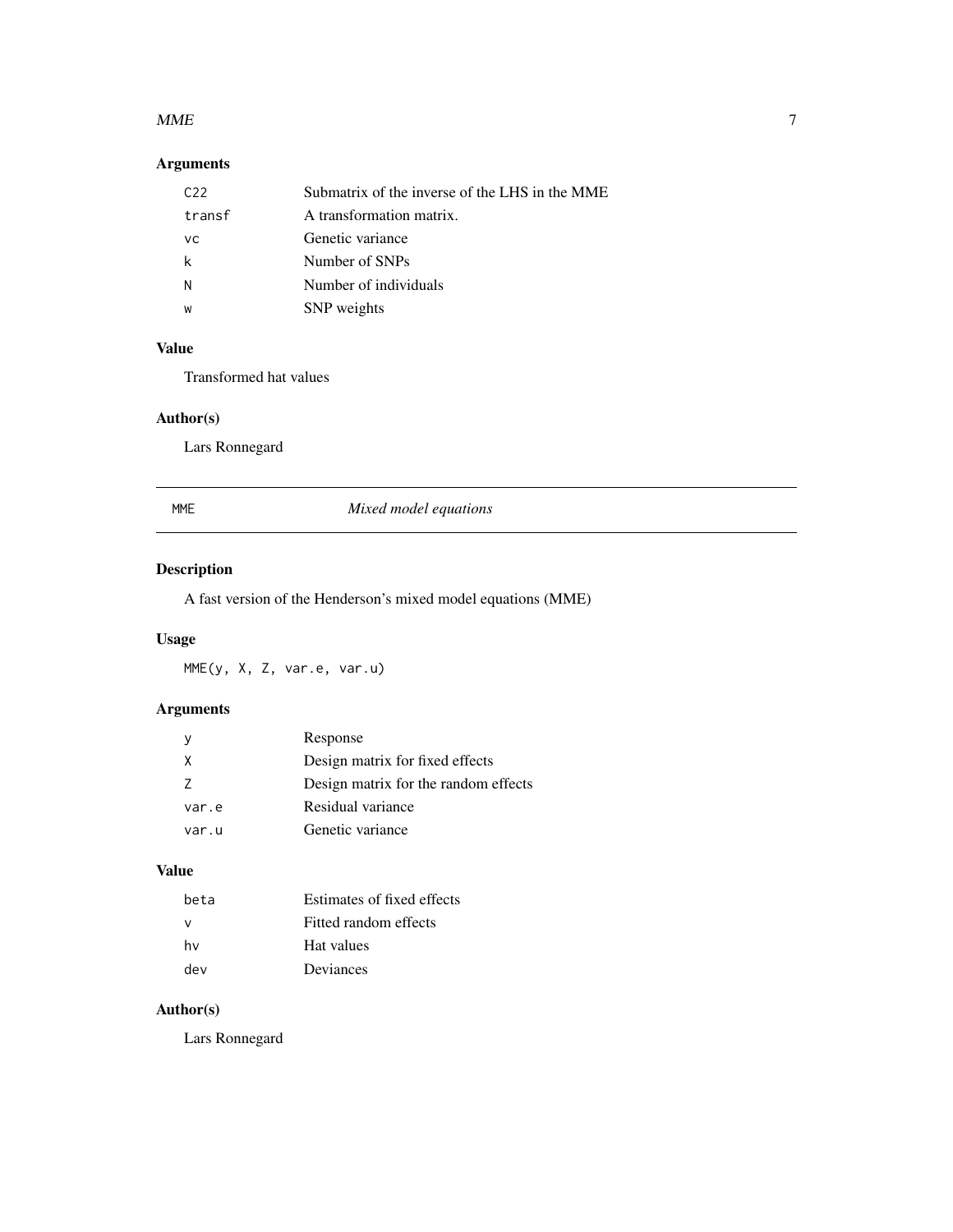<span id="page-7-0"></span>

Scales the genotype matrix so that ZZ' gives the genomic relationship matrix.

#### Usage

scaleZ(Z, freq1)

#### Arguments

|       | Genotype matrix with element values 0, 1 and 2                                                               |
|-------|--------------------------------------------------------------------------------------------------------------|
| frea1 | Optional input parameter with allele frequencies. A vector of length equal to the<br>number of columns in Z. |

#### Value

|  | Scaled genotype matrix |
|--|------------------------|

#### Author(s)

Lars Ronnegard

```
#######
#Simulation part
set.seed(1234)
N <- 200 #Number of individuals
k <- 300 #Number of SNPs with all marker positions including a QTL
Z1 \leftarrow matrix(0, N, k)Z2 \leq - matrix(0, N, k)
Z1[1:N, 1] <- rbinom(N, 1, 0.5) #Simulated phased SNP matrices
Z2[1:N, 1] <- rbinom(N, 1, 0.5)
LD.par <- 0.2 #A parameter to simulate LD. 0 gives full LD, and 0.5 no LD
for (j in 2:k) {
  Z1[1:N, j] <- abs( Z1[1:N, j-1] - rbinom(N, 1, LD.par) )
  Z2[1:N, j] <- abs( Z2[1:N, j-1] - rbinom(N, 1, LD.par) )
}
Z <- Z1 + Z2 #Genotypic SNP matrix
sim.res <- scaleZ(Z)
```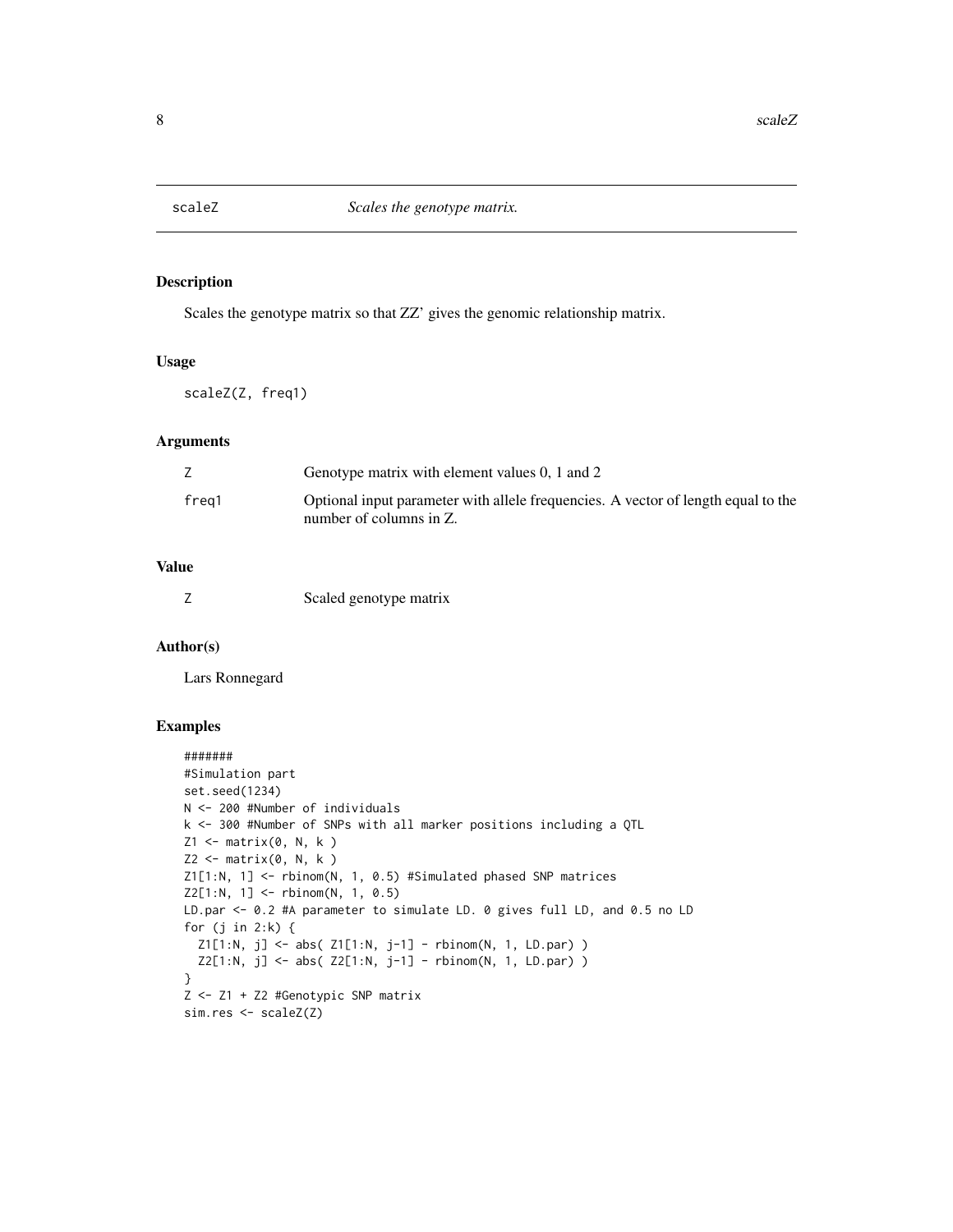<span id="page-8-0"></span>

A summary method for the object class CodataGS

#### Usage

```
## S3 method for class 'CodataGS'
summary(object, ...)
```
#### Arguments

| object  | A CodataGS object  |
|---------|--------------------|
| $\cdot$ | arguments not used |

#### Details

Provides a concise summary of CodataGS objects.

```
#######
#Simulation part
set.seed(1234)
N <- 200 #Number of individuals
k <- 300 #Number of SNPs with all marker positions including a QTL
Z1 \leftarrow matrix(0, N, k)Z2 \leq - matrix(0, N, k)
Z1[1:N, 1] <- rbinom(N, 1, 0.5) #Simulated phased SNP matrices
Z2[1:N, 1] < - rbinom(N, 1, 0.5)
LD.par <- 0.2 #A parameter to simulate LD. 0 gives full LD, and 0.5 no LD
for (j in 2:k) {
  Z1[1:N, j] <- abs( Z1[1:N, j-1] - rbinom(N, 1, LD.par) )
  Z2[1:N, j] \leq abs( Z2[1:N, j-1] - rbinom(N, 1, LD-par) )}
Z <- Z1 + Z2 #Genotypic SNP matrix
x1 \leq c(rep(1,k/2), rep(0,k/2)) #An indicator for the SNPs.
#The first k/2 SNPs and the last k/2 have different variances
#Simulate linear predictor for the random effect variance
lin.pred \le -0 + 2*x1X.snp <- model.matrix( ~ x1 ) #Corresponding design matrix
u <- rnorm(k, 0 , sqrt( exp(lin.pred) ))
#Took the square root here because it is the SD that is specified.
#and exp() because we are modelling a log link.
u.scaled <- u/as.numeric( sqrt( var( crossprod(t(Z), u) )) )
#Scaled by the variance of the breeding values
e <- rnorm(N) #A residual variance
```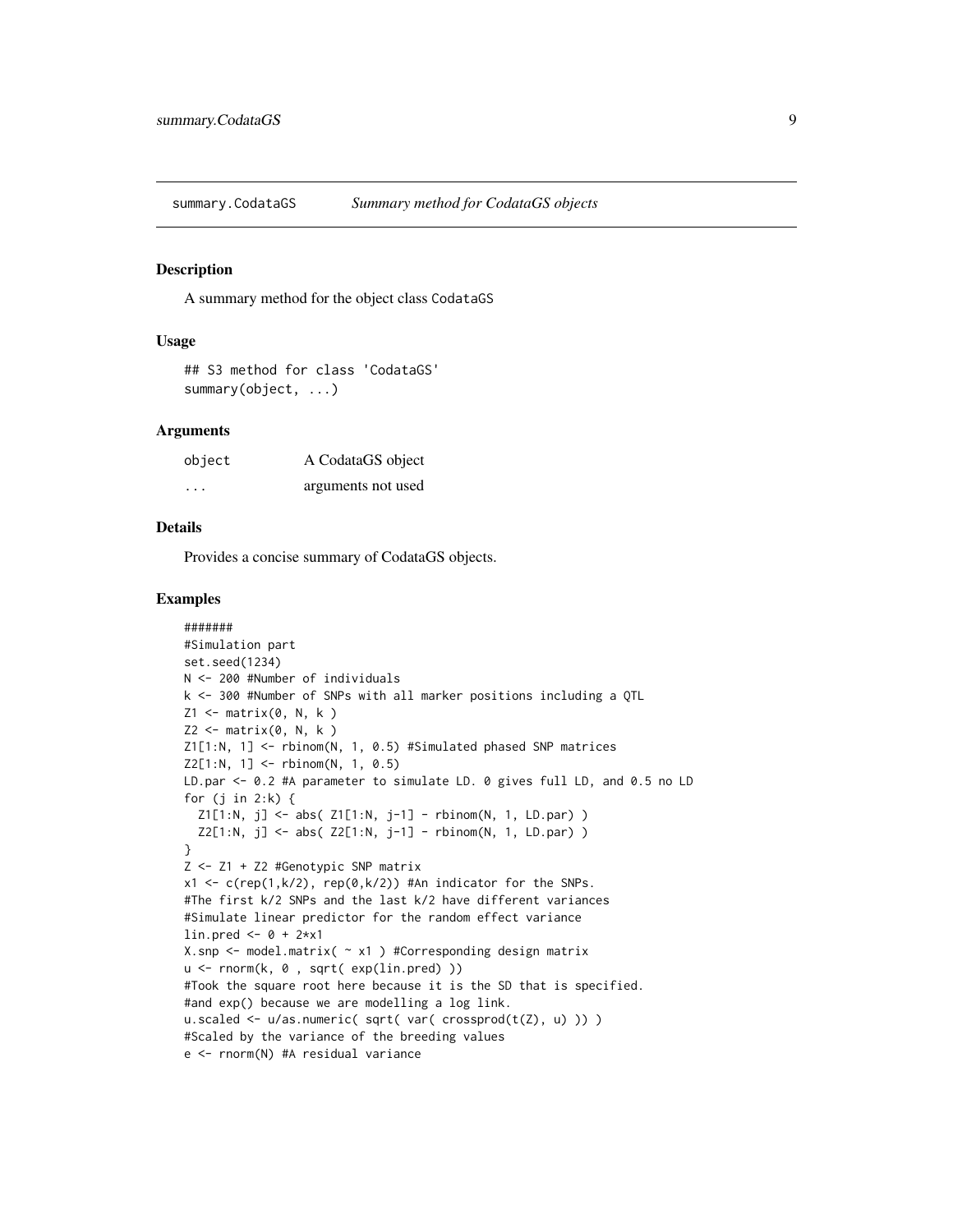#### 10 and 10 and 10 and 10 and 10 and 10 and 10 and 10 and 10 and 10 and 10 and 10 and 10 and 10 and 10 and 10 and 10 and 10 and 10 and 10 and 10 and 10 and 10 and 10 and 10 and 10 and 10 and 10 and 10 and 10 and 10 and 10 an

```
mu < - \thetay <- mu + crossprod(t(Z),u.scaled) + e
######
#Estimation part
mod1 <- genomicEBV.w.codata(y = as.numeric(y),
          X = matrix(1, N, 1), Z = Z, X.SNPcodata = X.snp)summary(mod1)
```
Transform *Transforms hat values*

#### Description

The function calls the hat.transf function.

#### Usage

Transform(X, L, var.e, var.u, v, svdVec, svdD, wZt, w)

#### Arguments

| X      | Design matrix for the fixed effects                       |
|--------|-----------------------------------------------------------|
|        | Square root matrix of the genomic relationship matrix, G  |
| var.e  | Residual variance                                         |
| var.u  | Genetic variance                                          |
| v      | Random effects                                            |
| svdVec | Vector from the Single Value Decomposition of G           |
| svdD   | Diagonal elements of the Single Value Decomposition of G  |
| wZt    | Weights times the transpose of the scaled genotype matrix |
| W      | Fitted SNP weights                                        |
|        |                                                           |

#### Value

| - 11 | <b>SNP</b> effects             |
|------|--------------------------------|
| qu   | Hat values for the SNP effects |

#### Author(s)

Lars Ronnegard

<span id="page-9-0"></span>